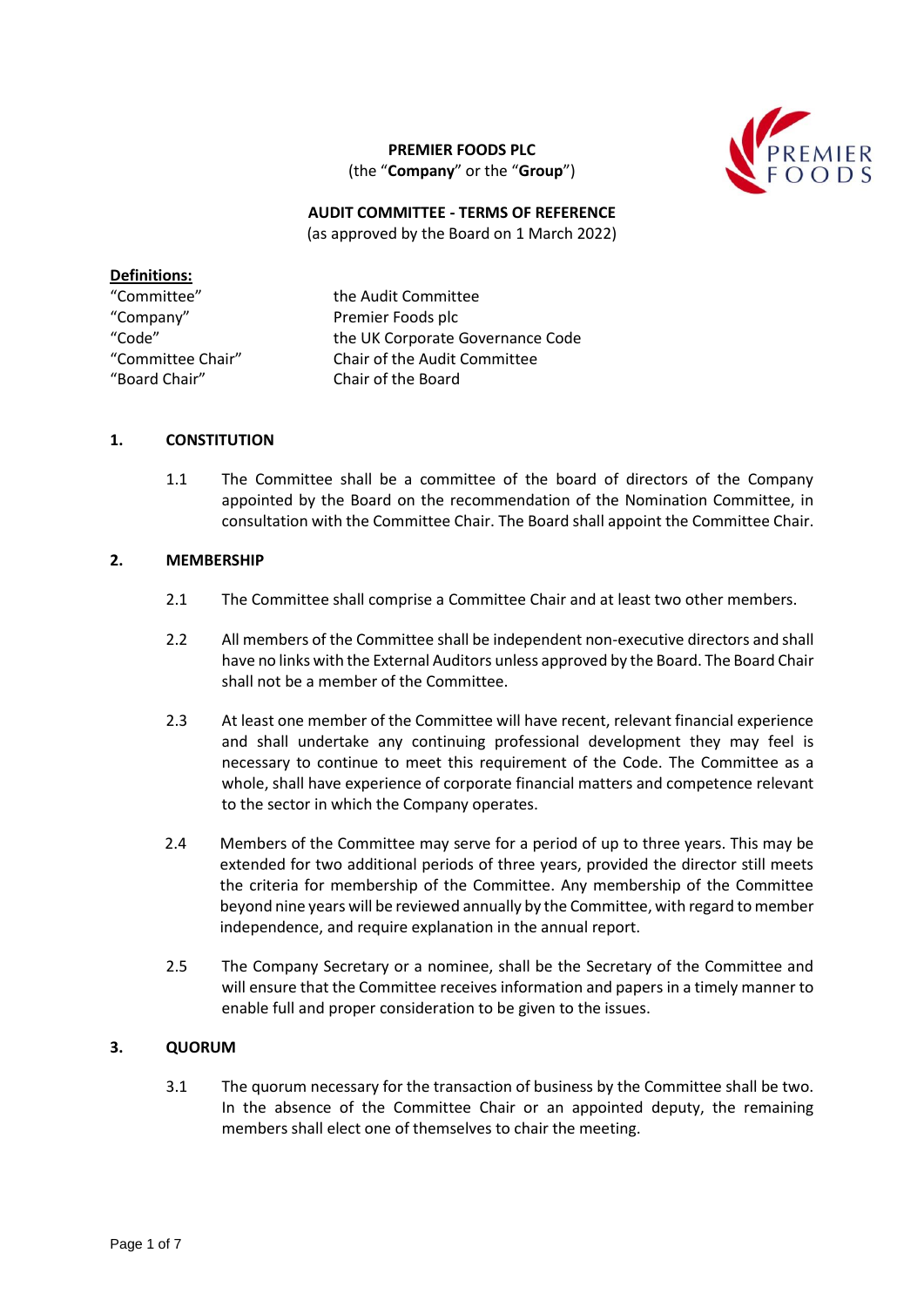## **4. MEETINGS**

- 4.1 The Committee shall meet as appropriate, and normally not less than three times a year, at appropriate intervals and held to coincide with key dates within the financial reporting and audit cycle.
- 4.2 Only members of the Committee have the right to attend Committee meetings. The Committee Chair may, as the Committee sees fit, invite other attendees as appropriate. A representative of the External Auditors shall, if requested by the Committee, attend the meetings, and shall be invited to attend meetings of the Committee on a regular basis. It is also expected that the Chief Financial Officer and Head of Internal Audit & Risk will be regular attendees.
- 4.3 A meeting of the Committee may be called by the Secretary at the request of any member of the Committee, or at the request of the Board Chair, Board member, external or internal auditors if they consider it necessary.
- 4.4 Unless otherwise agreed, meetings of the Committee shall be called by giving at least five working days' notice. Notice will be given to all members and attendees, and will confirm the venue, time and date of the proposed meeting and provide the agenda and supporting papers.
- 4.5 Members may participate in a meeting by means of a conference telephone, video conferencing facility or other similar communicating equipment.
- 4.6 Sufficient time should be allowed to enable the Committee to undertake as full a discussion as may be required. A sufficient time interval will be allowed between Committee and main Board meetings to allow work arising from Committee meetings to be carried out and reported to the Board as appropriate.
- 4.7 The Secretary shall minute the proceedings and resolutions of all meetings, including the names of those present and in attendance, as well as keeping appropriate records. Minutes of the meetings shall be made available to all members of the Committee and, once agreed, to all members of the Board, unless in the opinion of the Chairman it would be inappropriate to do so.
- 4.8 The Secretary shall ascertain, at the beginning of each meeting, the existence of any conflicts of interest and minute them accordingly.

### **5. ENGAGEMENT WITH SHAREHOLDERS**

5.1 The Committee Chair shall attend the Annual General Meeting and be prepared to respond to any shareholder questions on the Committee's activities and matters within the scope of the Committee's responsibilities.

# **6. TERMS OF REFERENCE**

The duties of the Audit Committee shall be to:

#### **Finance and Accounting**

6.1 Monitor the integrity of the financial statements of the Company produced by management, including the quarterly trading updates, half-year and full year announcements, annual report and any other formal announcements relating to the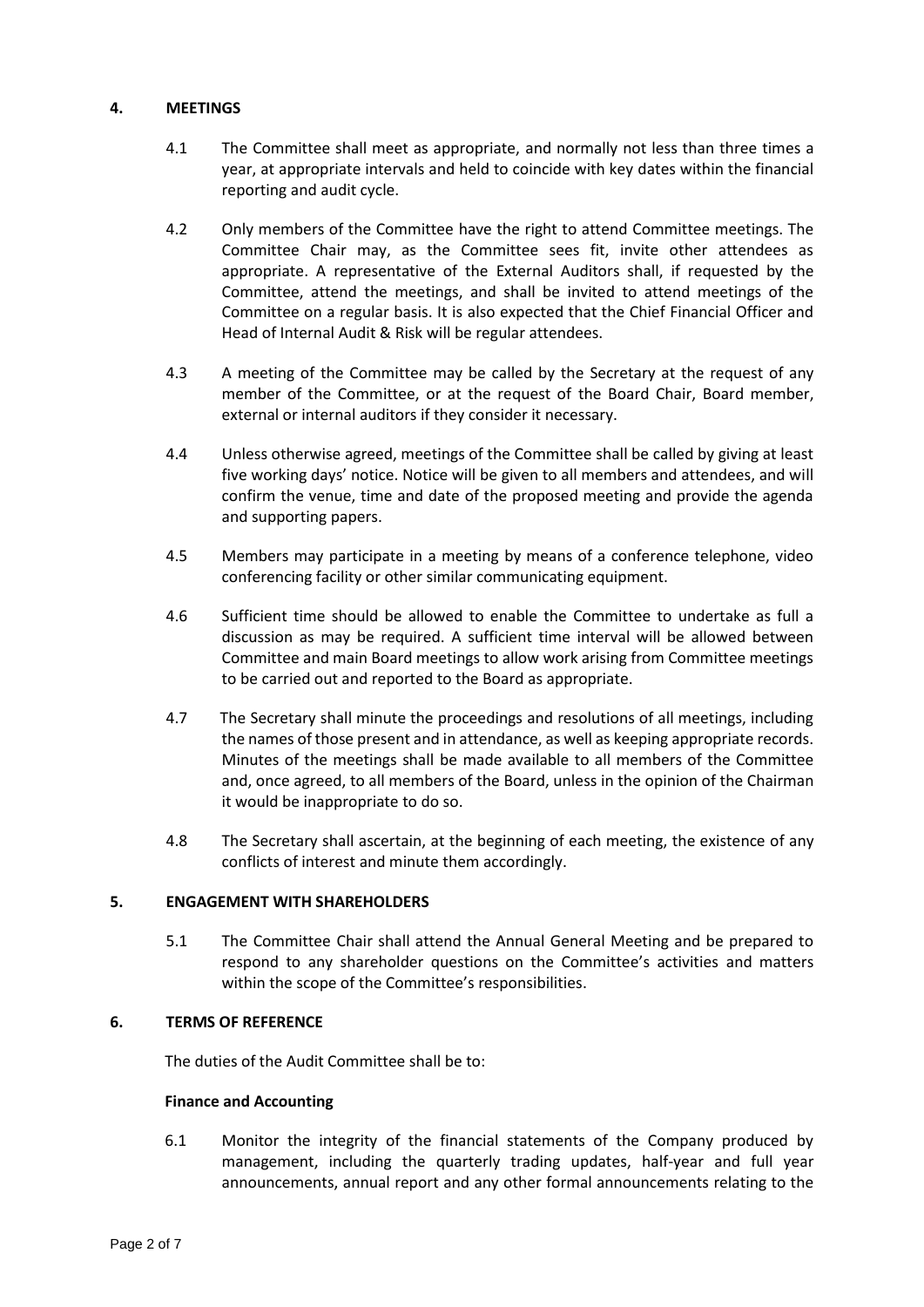Company's financial performance before submission to the Board, focusing particularly on:

- Significant judgemental and financial reporting issues and any changes;
- Compliance with accounting standards;
- The potential financial implications and disclosures arising from climaterelated matters;
- Appropriate accounting policies and practices and any changes therein taking the External Auditor's views into consideration;
- Relevant communications between the External Auditor and management including that relating to audit adjustments and items not adjusted;
- The going concern assumption and viability statement;
- Compliance with appropriate regulatory and legal requirements; and
- Anti-fraud programmes and controls.
- 6.2 Discuss problems and reservations arising from interim reviews, half-year, final audit and any other matters the External Auditor may wish to discuss (in the absence of management where necessary).
- 6.3 Where the Committee is not satisfied with any aspect of the proposed financial reporting by the Company it shall report its views to the Board. Where there is a disagreement between the Audit Committee and the Board adequate time will be given to resolve the matter.

### **External Audit**

- 6.4 The Audit Committee is responsible for overseeing the relationship with the Company's External Auditor.
- 6.5 Appoint, re-appoint, remove, note the resignation (and investigate any reasons why), compensate and oversee the work of the External Auditor, subject to shareholder approval at the Annual General Meeting and, when appropriate, lead the process to select the External Auditor at least every ten years, through a competitive tender process.
- 6.6 Establish and monitor an Auditor Independence Policy and setting a clear appointment policy for employees and former employees of the External Auditor.
- 6.7 Approve the policy, processes and fees for the appointment of the External Auditor to undertake non-prohibited non-audit services taking into account the Ethical Standards for Auditors and any other relevant ethical guidance on the matter.
- 6.8 Agree with the External Auditor before the audit commences the nature and scope of the audit, and ensure co-ordination if more than one audit firm is involved.
- 6.9 Annually assess, review and monitor the External Auditor's independence, objectivity and effectiveness (including audit quality); and monitor the External Auditor's compliance with relevant ethical and professional guidance.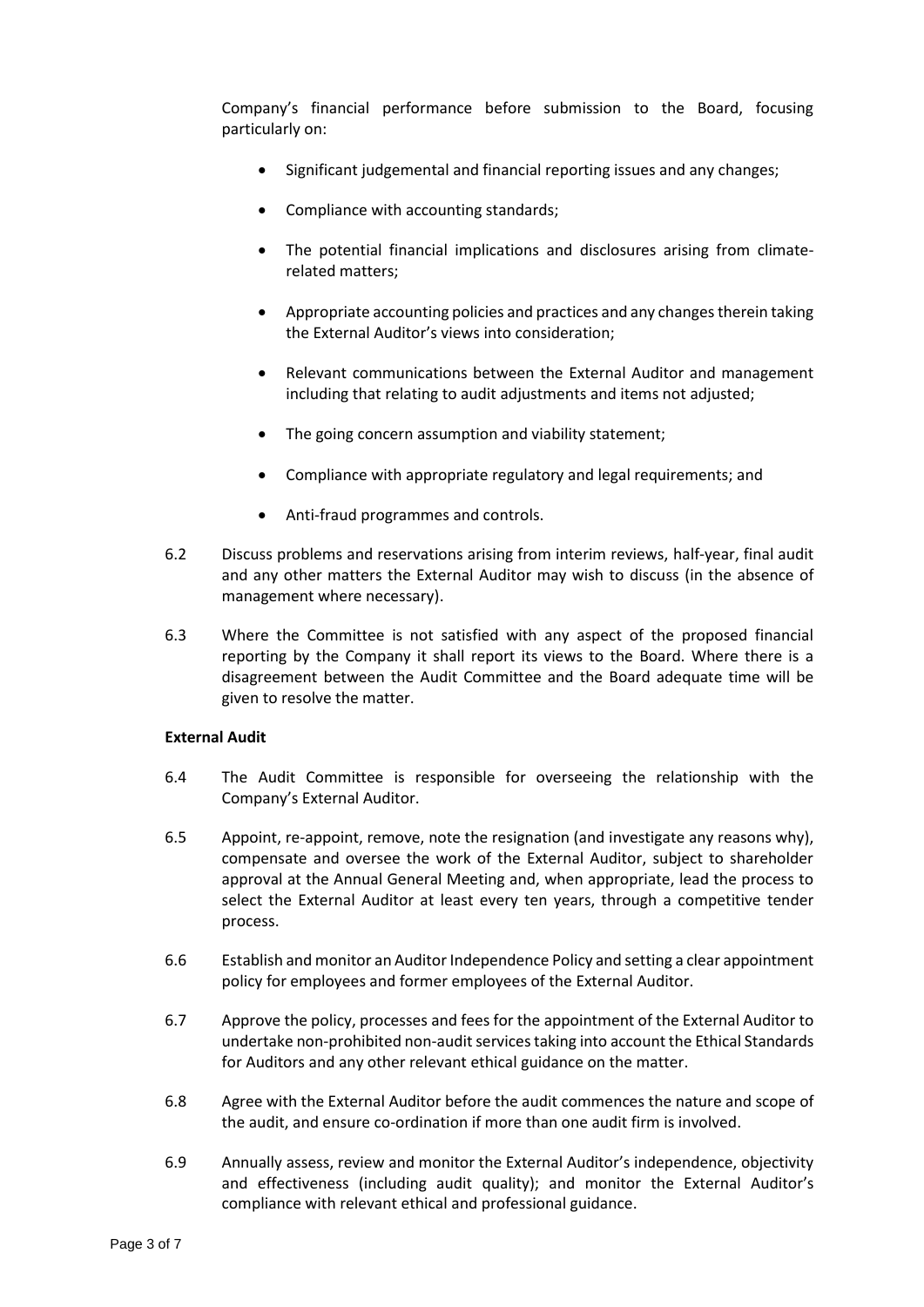- 6.10 Review any representation letter(s) requested by the External Auditor before they are signed by management.
- 6.11 Review and agree any engagement letter from the External Auditor before the audit commences.
- 6.12 Review any Control Observations made by the External Auditor and management's response.

#### **Internal Audit**

- 6.13 Approve the appointment and removal of the Head of Internal Audit & Risk, who shall report functionally to the Audit Committee and administratively to the Chief Financial Officer and to meet with the Head of Internal Audit & Risk at least once a year without management present.
- 6.14 Together with the Head of Internal Audit & Risk, review, assess and approve the Internal Audit Charter and the Internal Audit Annual Plan ensuring it is aligned with the key risks of the business.
- 6.15 Review the approach adopted by internal audit on an annual basis including consideration of the tools and the methodology adopted by the function.
- 6.16 Monitor and review the effectiveness of the Internal Audit Function's activities and consider the need for an independent review of the function every 5 years. The Audit Committee should confirm that it is satisfied with the quality, expertise and experience of the function, which should be appropriate for the business.
- 6.17 Review with Management, the Head of Internal Audit & Risk and the Committee Chair, whether the remit and resources of the function is appropriate.
- 6.18 Review any control observations made by the Head of Internal Audit & Risk and the adequacy of management's recommendations and the status of any unremediated actions.

#### **Internal Control**

On behalf of the Board (which retains overall responsibility for internal controls):

- 6.19 Review the effectiveness of the internal controls and systems and review and approve the Board's statement in the annual report of its responsibility for the maintenance of the group's system of internal control and for reviewing its effectiveness.
- 6.20 Review the Company's internal financial controls systems and framework established to identify, assess, manage and monitor financial risks.
- 6.21 Monitor corrective action taken for any significant improvement identified of internal controls.

#### **Risk Management**

6.22 Review and ensure oversight of the processes by which risks relating to the Company and its operations are managed, through regular functional reports and presentations, and report any issues arising out of such reviews to the Board.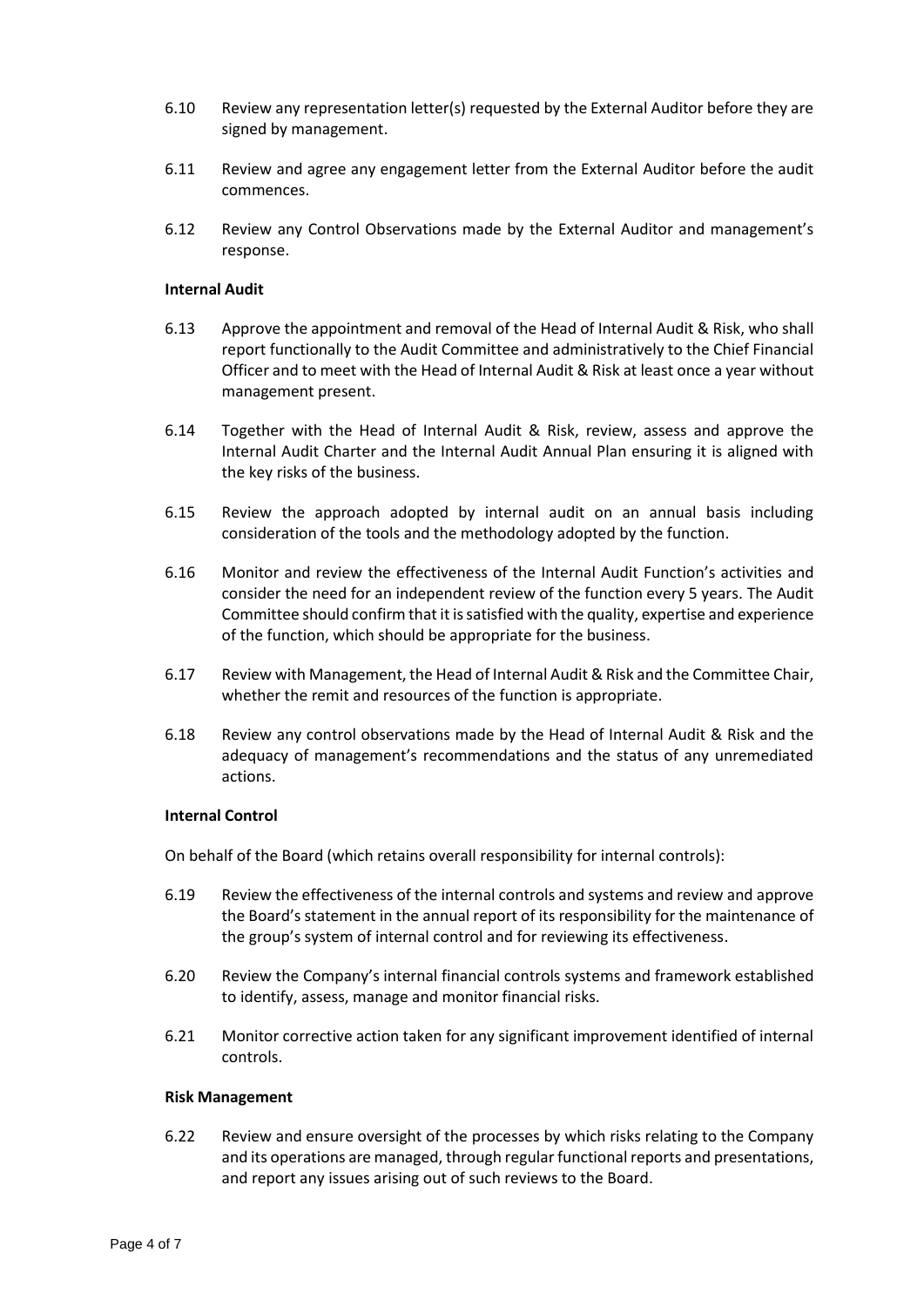- 6.23 Review financial risks through regular functional reports and presentations, and report any issues arising out of such reviews to the Board.
- 6.24 Review the reporting of climate change related risks through the TCFD framework and regular functional reports and presentations, and report any issues that arise to the Board.
- 6.25 Review the processes to identifying emerging risks, the impact of principal risks materialising, and the management and mitigation of principal risks to reduce the likelihood of their incidence or their impact.
- 6.26 Review the narrative risk reporting in the Company's annual report for approval by the Board.
- 6.27 Review the operating effectiveness of the Group's risk management process in supporting the Group's strategy and objectives.

#### **Whistleblowing**

6.28 Review the adequacy and security of the Company's arrangements by which colleagues and other stakeholders may raise concerns or complaints in confidence, against the Company regarding financial reporting or other matters.

### **7. REPORTING RESPONSIBILITIES**

- 7.1 The Committee Chair shall report formally to the Board on its proceedings after each meeting on all matters within its duties and responsibilities. The Committee Chair's report should include:
	- Identifying any matters in respect of which it considers that action or improvement is needed and making recommendations as to the steps to be taken;
	- The significant issues that it considered in relation to the financial statements and how these issues were addressed;
	- Its assessment of the effectiveness of the external audit process and its recommendation on the appointment or reappointment of the External Auditor; and
	- Any other issues on which the Board has requested the Committee's opinion.
- 7.2 The Committee shall make whatever recommendations to the Board it deems appropriate on any area within its remit where action or improvement is needed.
- 7.3 The Committee shall provide advice on whether the annual report and accounts, taken as a whole, is fair, balanced and understandable and provides the information necessary for shareholders to assess the Company's performance, business model and strategy.
- 7.4 The Committee shall provide a recommendation to the Board on its assessment of the viability of the Company over time.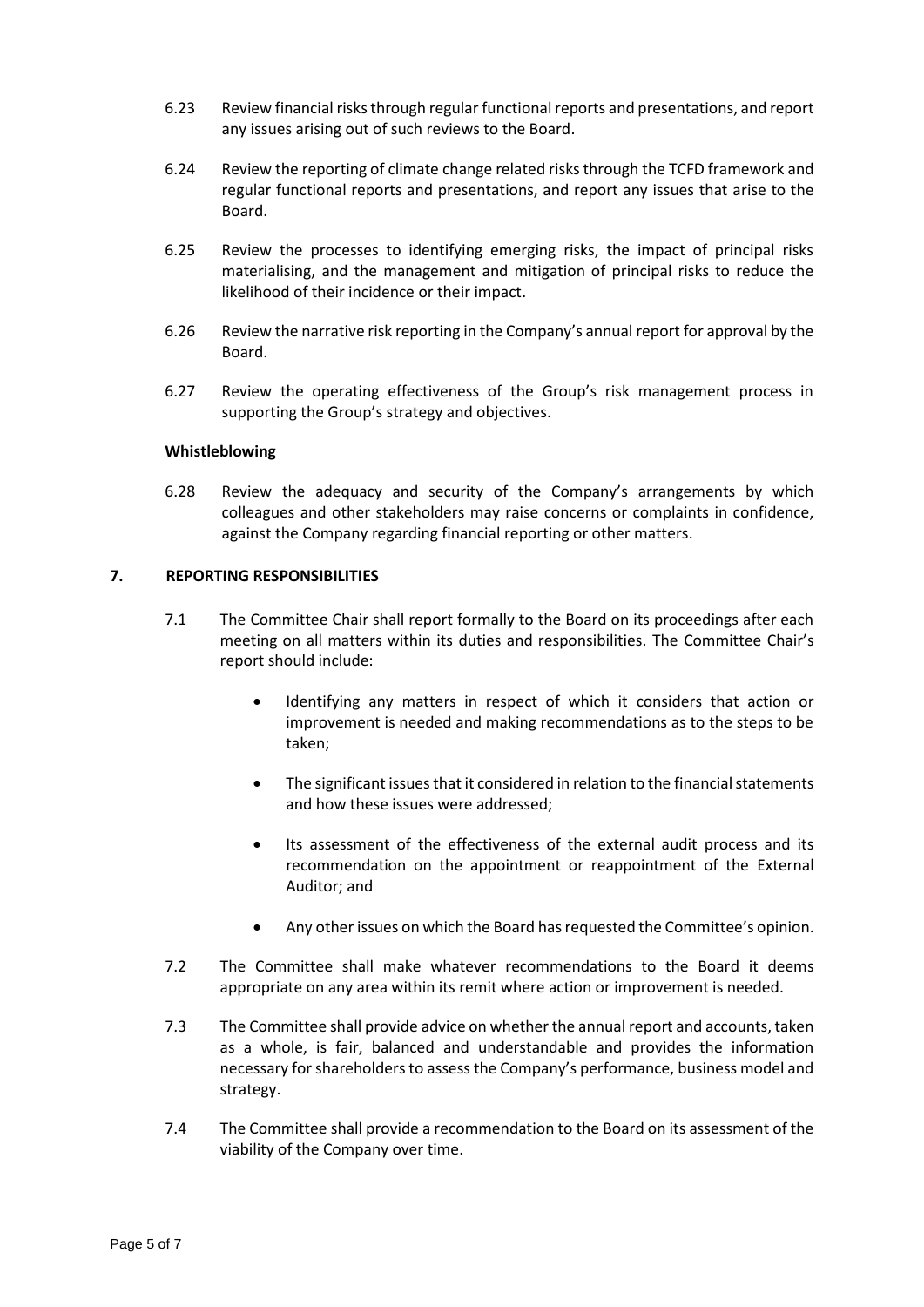- 7.5 The Committee shall compile a report to shareholders on its activities to be included in the Company's annual report. The report should include:
	- The significant issues that the Committee considered in relation to the financial statements, to at least include those matters which have informed the Board's assessment of whether the Company is a going concern, and how these issues were addressed;
	- An explanation of how it has assessed the independence and effectiveness of the external audit process and the approach taken to the appointment or reappointment of the External Auditor and its recommendations in this regard;
	- Information on the length of tenure of the current audit firm and when a tender was last conducted and advance notice of any retendering plans; and
	- If the External Auditor provides non-audit services, an explanation of how auditor objectivity and independence is safeguarded.

### **8. OTHER MATTERS**

The Committee shall:

- 8.1 Have access to sufficient resources in order to carry out its duties, including access to the company secretariat for assistance as required.
- 8.2 Be provided with appropriate and timely training, both in the form of an induction programme for new members and on an ongoing basis for all members on the principles of, and development in, financial reporting and related company law.
- 8.3 Give due consideration to laws and regulations, the provisions of the Code and the requirements of the UK Listing Authority's Listing Prospectus and Disclosure and Transparency Rules and any other applicable rules, as appropriate.
- 8.4 Review the findings of any external regulatory body.
- 8.5 At least once a year, review its own performance constitution and terms of reference to ensure it is operating at maximum effectiveness and recommend any changes it considers necessary to the Board for approval.
- 8.6 Work and liaise as necessary with all other Board committees.
- 8.7 Make its terms of reference available publicly.

### **9. AUTHORITY**

The Committee is empowered in the articles of association of the Company to discharge its functions on behalf of the Board. The Committee shall:

- 9.1. Have the right to seek and to be provided with any necessary information to fulfil its duties.
- 9.2 Have the right to obtain outside legal help and any professional advice, at the Company's expense, which might be necessary for the fulfilment of its duties.